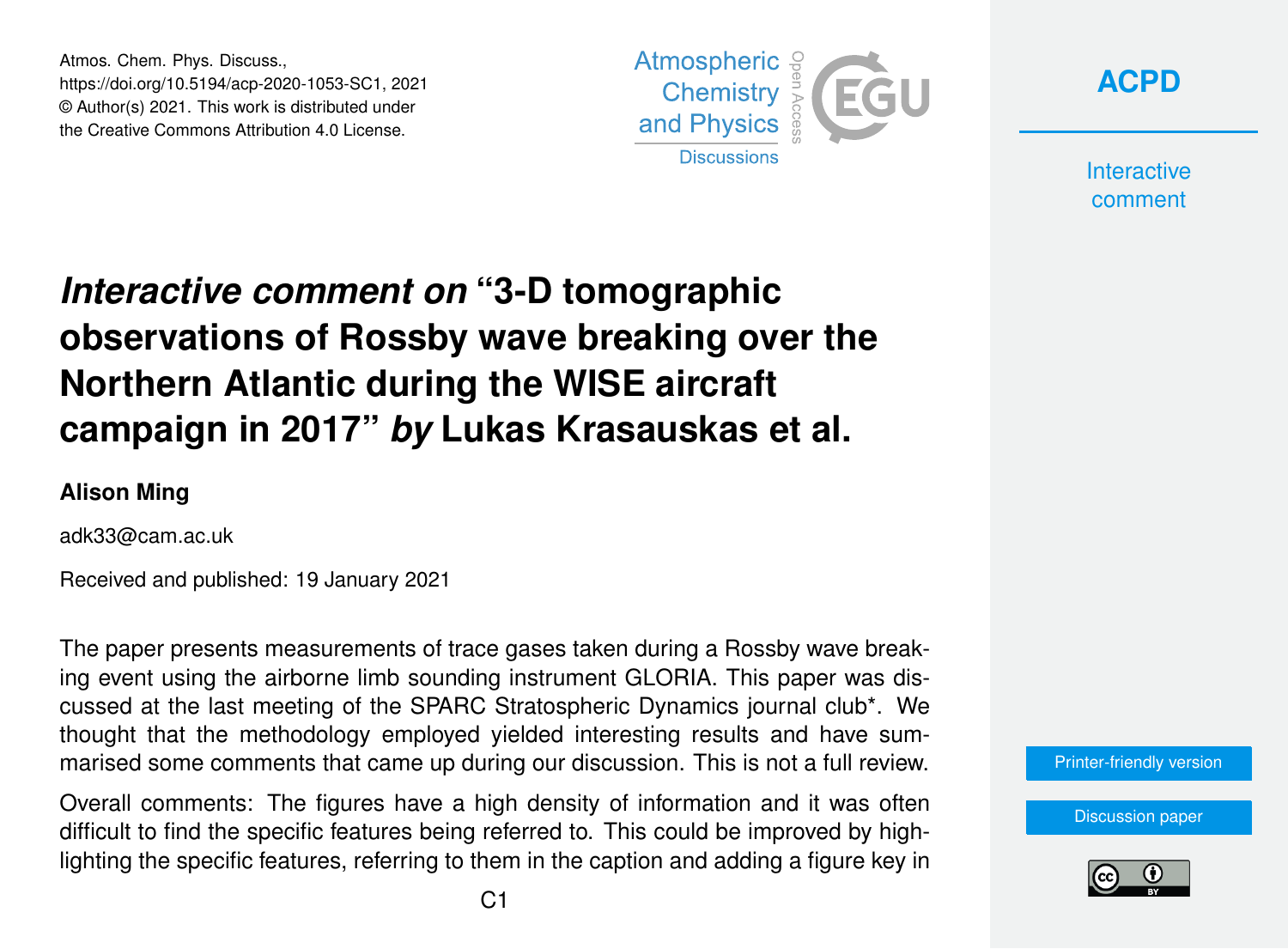addition to the long descriptions in the caption. For examples in Figure 1, a figure key for the lines, dots and other contours would be useful.

Methods: Describe the FISH and FAIRO instruments. Where is PV data from? We assumed it was from the ECMWF operational analysis.

Figure 1: What do the yellow dots with black outlines along the limb view represent? Colours for the chemistry and dynamics mode could be more distinct. The yellow looks pale green.

Line 168: "O3 and HNO3 are more abundant in the stratosphere, where they are generated by photolysis" Is HNO3 generated in this way? I thought it was photolysed into NO2

Figure 4: The colour scale makes the air masses hard to interpret. Perhaps a different one would work better. We found the features being referred to such as the double mixing lines unclear. Annotations would be helpful too. Would it be possible to give a rough number of observations plotted in the caption for all such figures?

Figure 6 was hard to visualise. Would a rotated perspective work better? It would be good to also have latitudes and longitudes along the horizontal axes and to indicate the cross-sections from Figure 7 here.

Figure 8, label 165 W. We were also confused about how the calculation was done. Were the regions in Figure 7 (c) and (d) selected prior to doing the back trajectories or were they found after Figure 8 (a) showed that there were two groups of particles – red and black?

Line 311 - Where it reads 29 October, it should read 29 September.

Figure 9 (c) was not referred to in the text. Please describe what this figure shows.

——- Alison Ming, Corwin Wright, Elio Campitelli, Inna Polichtchouk, Timothy Banyard, Annelize van Niekerk + 1 other

## **[ACPD](https://acp.copernicus.org/preprints/)**

**Interactive** comment

[Printer-friendly version](https://acp.copernicus.org/preprints/acp-2020-1053/acp-2020-1053-SC1-print.pdf)

[Discussion paper](https://acp.copernicus.org/preprints/acp-2020-1053)